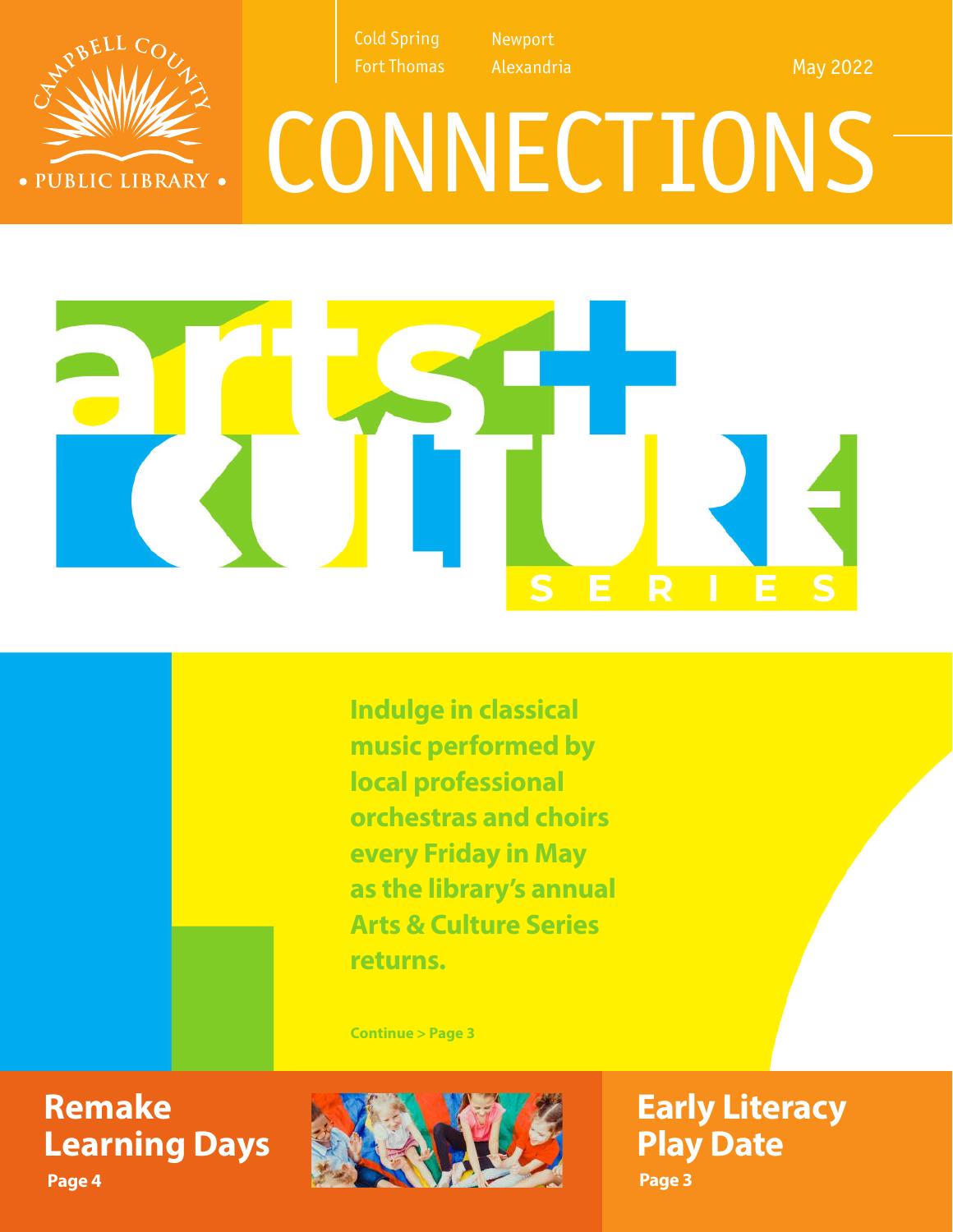## FOREWORD

#### **Who to talk to**

**Cold Spring** Dave Anderson, Branch Manager

**Carrico/Fort Thomas** Chantelle Phillips, Branch Manager & Assistant Director

**Newport** Valerie Davis, Branch Manager

**Alexandria** Carrie Ratterman, Branch Supervisor

**Outreach Services @ Newport**  Carol Freytag, Outreach Services Coordinator

#### **Administration @ Cold Spring**

JC Morgan, Director Andrew Moorhead, Communications Melissa Yankee, Human Resources

#### **Board of Trustees Meeting**

The Campbell County Public Library's Board of Trustees meets at 5:30 pm on the third Wednesday each month. All board meetings are open to the public. The next meeting dates and locations are:

• May 18 at Carrico/Fort Thomas

- June 15 at Alexandria
- July 20 at Cold Spring
- August 17 at Newport

## **We suggest**

#### **STAFF RECOMMENDATIONS: FAVORITE MOVIE SOUNDTRACKS**



#### *The Last Five Years*

Anna Kendrick and Jeremy Jordan do a lovely job with the film soundtrack. Hearing their ill-fated love story, in which one moves forward in time and the other back, is bittersweet.

 **— Amy Carrol, adult/teen programming coordinator**



#### *O Brother, Where Art Thou?*

The Coen Brother's 2000 flick about a trio of escaped convicts is beloved in part for its music written by T Bone Burnett, which won Album of the Year at the 2002 Grammys. You can't help but hum along to its blend of blues, bluegrass, gospel and country.  **— Mackenzie Manley, public relations coordinator** 



#### *Dreamgirls*

My sons and I used to sing along with the soundtrack while traveling. It's definitely a moody soundtrack with songs that will make you dance, laugh and cry.  **— Kim Thompson, adult/teen services librarian, Newport Branch**



#### *Star Wars: A New Hope*

My husband and I used this John Williams classic as part of our wedding ceremony, which really made our guests laugh. Despite the many movie scores that Williams is known for, this one will always be special to me.

 **— Morgan Lockard-Ellis, adult/teen services librarian, Carrico/Fort Thomas Branch**



#### *My Fair Lady*

The music and lyrics tell the story so well. The score is beautiful and the lyrics are so clever. You hum along hours after you hear it. One of the greatest musicals of all time.  **— Toni Reinke, library page, Newport Branch**

### **1,000 Books Before Kindergarten**

Calling all little readers! Our 1,000 Books Before Kindergarten program is a fun way to start children from newborn to five years old on the path to literacy success. Nurture your child's love for books by tracking how often you read to them.

Head to your favorite branch to pick up a paper log or sign up online using the Beanstack app. If your child wants to hear the same book again and again, you can count it each time. Books heard at our programs, a child care center or preschool, or with a friend or family member also count.

For the first 100 books read, your child will receive a sticker and a special reading passport. For each additional 100-book log completed, they will get a sticker and the prize listed in the reading passport. Once you hit the ultimate milestone—1,000 books celebrate with a certificate and free book.

If you read just one book at night, you will have read about 365 books in a year; that's 1095 in just three years. Can't get enough reading? Read another 1,000 books! Children are encouraged to complete the program more than once. For more information, visit www.cc-pl.org/1000-books-kindergarten.

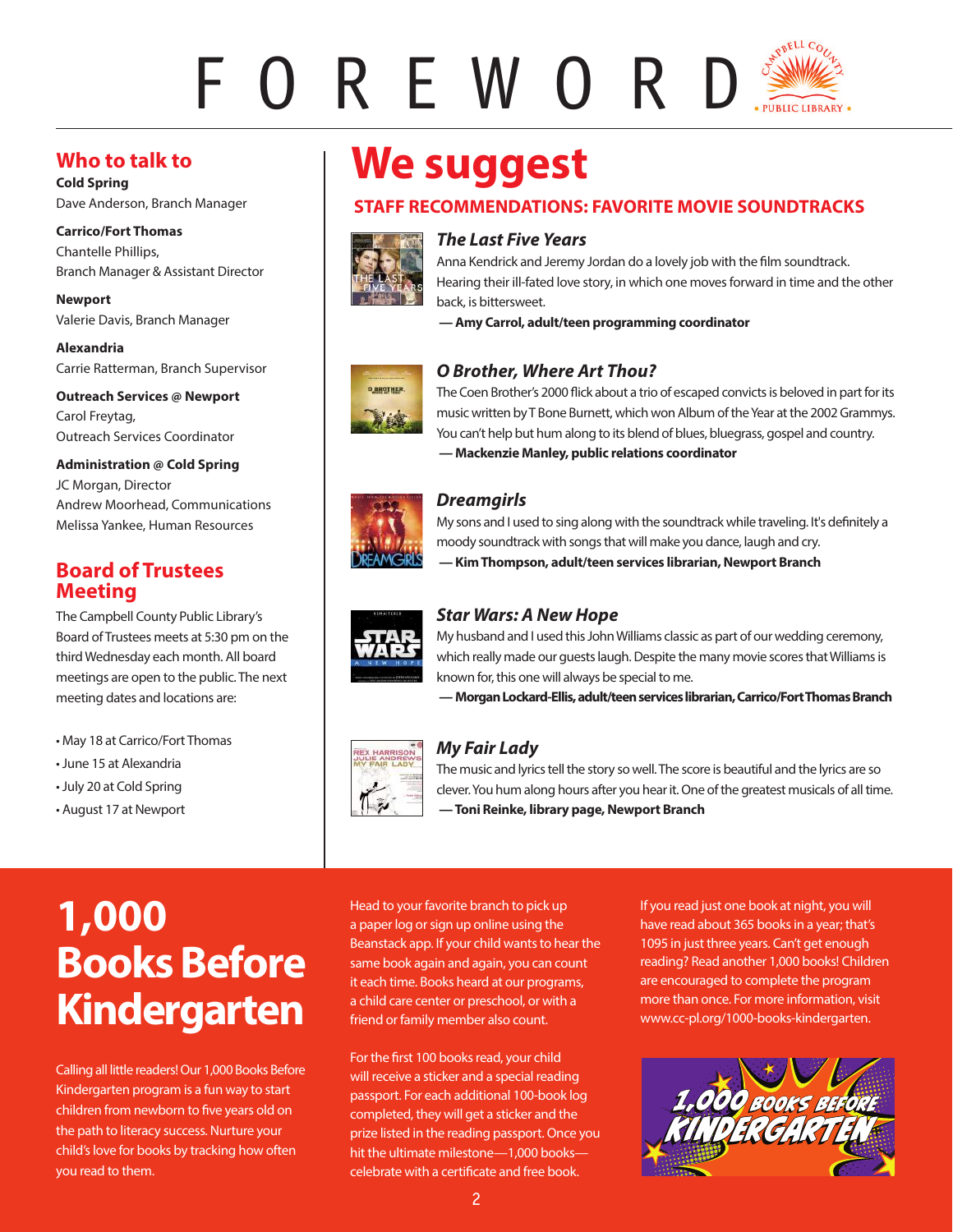

#### **Arts & Culture Series,** *continued from the cover*

The concert series aims to expose and educate patrons about a variety of music. Whether you like to unwind to jazz, are a fan of the Bard or want to learn something new, the Arts & Culture Series brings four shows to the Carrico/Fort Thomas Branch sure to entertain.

All concerts begin at 7 pm. Read more about the lineup below.

**May 6** | Oktoberfest comes early with Cincinnati Chamber Orchestra's Musik Von Zinzinnati. Listen to CCO's brass quintet

perform a concert of German and Hungarian stein-swingin' classics.

**May 13** Be transported to the early days of Scotland via Ladies of Macbeth with the Shakespeare Band. Take in hauntingly beautiful music combined with texts from one of Shakespeare's most beloved works. The performance will explore the context of women's roles in *Macbeth* and includes a lute, renaissance guitar, early flute and hurdy-gurdy.

**May 20** | Music has no age limit, so enjoy Arts & Culture family night featuring the Cincinnati Boychoir. Made up of maleidentifying youth grades 3-12 of all musical abilities from across Greater Cincinnati, the choir is directed by professional music educators.

**May 27 |** Listen to the world-renowned vocalist Mandy Gaines perform classics from the American songbook and beyond accompanied by the Cincinnati Contemporary Jazz Orchestra.

Registration is required for each performance. The Carrico/Fort Thomas Branch will close early at 5 pm to prepare for each event.

For more information or to register, visit http://www.cc-pl.org/arts-culture-series.

### **Early Literacy Play Date**

Have a play date with early literacy at 11 am Saturday, May 14 at the Newport Branch. The library will provide families of young children with space to play and learn.

Children can visit stations with toys and activities to encourage pre-literacy skills, including a story time presented by Books, Bibs, and Beyond at 1 pm. A mermaid from

Cincinnati Circus will hand out balloon art from 11 am - 1 pm. For adults, community partners will be available throughout the event to discuss resources and services to aid children's success.

Plus, receive a free picture book from our Book Bus and enter to win a grand prize—a literacy play pack that includes \$50 Out of Print and \$50 Gumdrop Tots gift cards, bag, and a letters and numbers activity. Registration is not required.

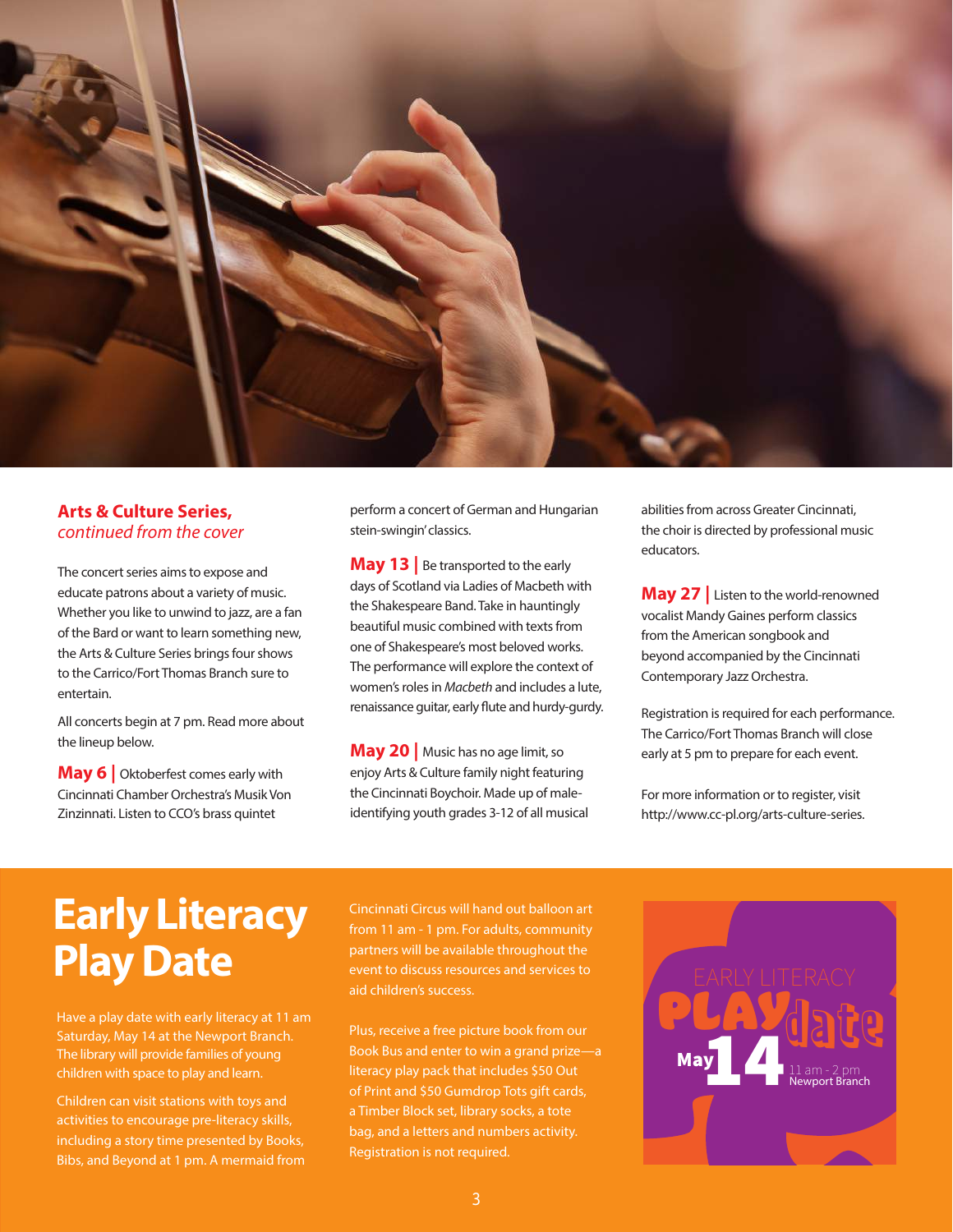## **Imagination Library**

Get your child a new book every month through Dolly Parton's Imagination Library. The best part? It's free! The program mails an age-appropriate book monthly to enrolled children at no cost or obligation to recipients. Families who live in Campbell County can

sign up their children under age 5 online or at any of our library branches. This includes newborns! You may even notice stands with sign-up sheets at various community spots and businesses across the county.

Imagination Library promotes literacy in young children while arming parents and caregivers with the necessary tools – books! – to help little ones become "reading ready" as they enter kindergarten.

The program is made possible thanks to a partnership between the library and Campbell County school districts. For more information or to sign up, visit www.cc-pl.org/imagination-library.



### **Remake Learning Days**

Coming this month are Remake Learning Days, an innovative learning festival for youth and families taking place across

Greater Cincinnati from May 14-21. The library is coming together with a variety of organizations—including schools, other library systems, nonprofits, businesses and community centers—to provide hands-on educational programs.

Starting May 14, work with a friend or solo to complete our virtual reality room to

teen and adult literature. Download the VR room from our website to get started! Other programs in our lineup include Early Literacy Play Date; Spellbound by Science; Puppets on the Run with Madcap Puppets; Soap Carving; Piper Computer Kits; and a performance from the Cincinnati Boychoir.

For details on individual programs, look through this newsletter or visit our website.

## Alexandria

May Calendar

#### **Programs**

*Registration is required for all programs. Story times and children's programs resume in June.* 

#### **Book Discussions**

#### **Alexandria Book Club**

7:30 pm Thursday, May 19 *All My Puny Sorrows* by Miriam Toews.

#### **Cam's Kids Book Club**

4:30 pm Tuesday, May 24 *Swish! The Slam-Dunking, Alley-Ooping,* 

#### *High-Flying Harlem Globetrotters* by

Suzanne Slade. Register to receive a free copy of the book. Grades 1-5.

#### **Adults**

#### **Estate Planning and Living Wills 101**

5:30-6:45 pm Wednesday, May 18 Let a trained estate lawyer teach you how to prepare for the future to ensure the least amount of trouble for your family during rough times. Learn about estate planning, living wills, power of attorney and the probate process.

#### **Children**

*Grades 1-5, unless noted.*

#### **Puppets on the Run with Madcap Puppets**

4:30 pm Tuesday, May 17 Madcap Puppets will help you design your own felt friend. Learn about puppetry while flexing your creativity.

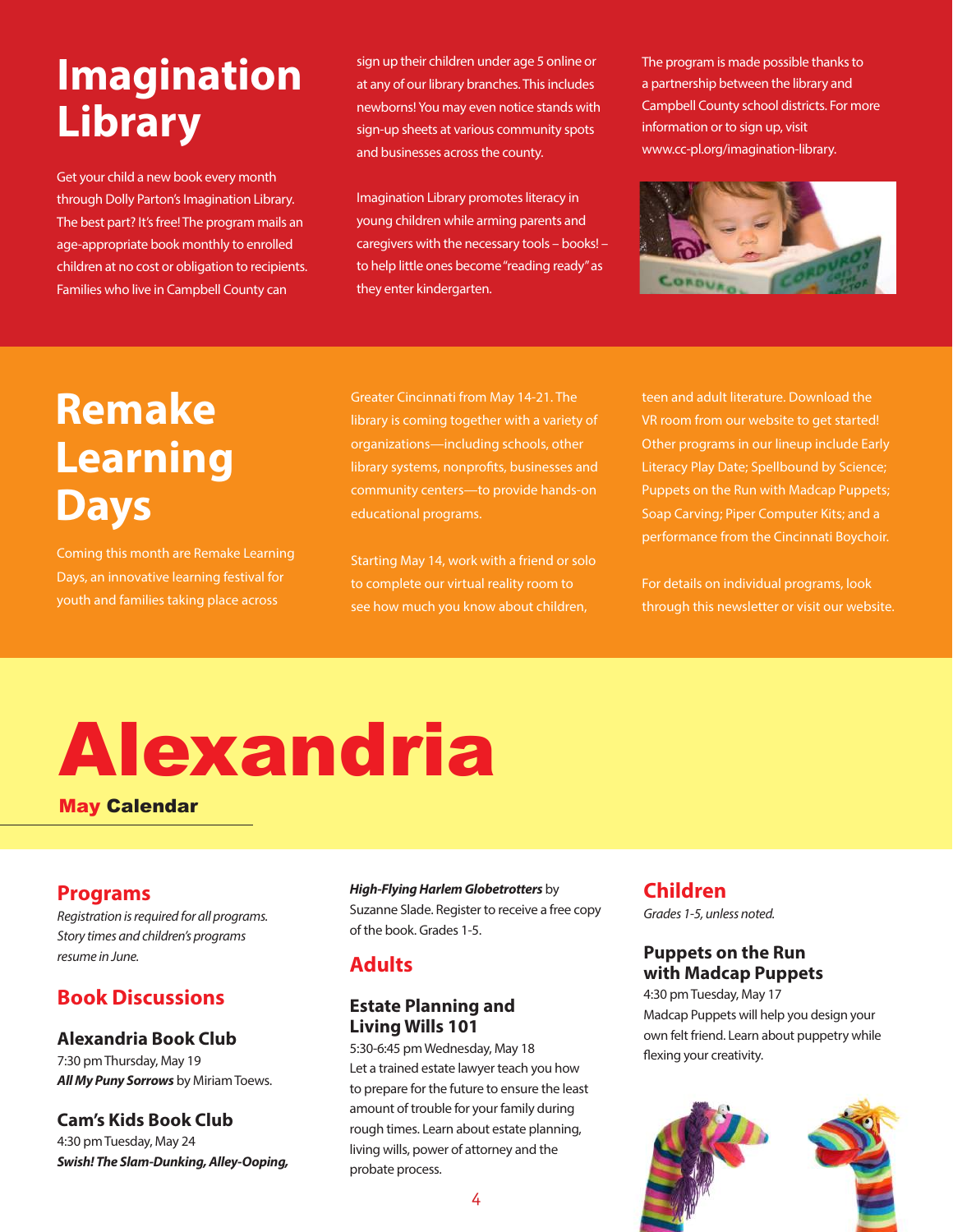## Cold Spring

#### May Calendar



#### **Programs**

*Registration is required for all programs. Story times and children's programs resume in June.* 

#### **Book Discussions**

#### **You've Been Booked!**

7-8:45 pm Monday, May 2 *We Were Liars* by E. Lockhart. Ages 11-19.

#### **Cup of Crime Book Club**

7 pm Wednesday, May 11 *Carnegie's Maid* by Marie Benedict.

#### **Tuesday Book Club**

10-11:30 am Tuesday, May 17 *American Heiress* by Daisy Goodwin.

#### **Homeschool Book to Movie Club**

11:30 am Thursday, May 19 *How to Train Your Dragon* by Cressida Cowell. Ages 8-12.

#### **Real Men Read**

7-9 pm Thursday, May 26 *Underland: A Deep Time Journey* by Robert Mcfarlane.

#### **Adults**

#### **Book Bingo**

6:30-8 pm Thursday, May 5 Play a classic round of BINGO. Winners receive a free book.

#### **Dungeons and Dragons**

5-8 pm Friday, May 6 Figure out the mysteries of *Even If They Weren't So Sweet*, a one-shot adventure for up to six players. All levels of experience are welcome.

#### **The Underground Railroad and Setting in Motion the Early Civil Rights Movement in Northern Kentucky and the Nation**

6:30-8 pm Tuesday, May 24 In this installment of our City Barbeque Food for Thought series, Northern Kentucky University's Dr. Eric Jackson will discuss how Underground Railroad activities in Northern Kentucky highlighted key issues and ideas that set the stage for the foundation of the nation's early Civil Rights movement.

#### **Teens & Tweens**

*Ages 11-19, unless noted.*

#### **Minecraft Club**

5-7 pm Monday, May 9 Explore the world of Minecraft by using the library's server. You can log in from home using your Java account or come in person. Ages 8-14.

#### **Gaming the Movies**

5-8:45 pm Monday, May 16 Watch a classic scary movie and then defeat notorious monsters by playing the board game *Horrified*.

#### **DIY Piper Computer Kits**

4-5:30 pm Thursday, May 19 The Piper Computer Kit is the ultimate DIY computer-building experience. Build a fully-functioning computer to learn about computer science, electronics, coding and more. Ages 8-14.

#### **After Hours Game Night**

7-10 pm Friday, May 20 Play board and card games from our collection or bring a favorite from home. The library also has five different video game systems.

#### **DIY Rainbow Macrame Craft**

6:30-8 pm Monday, May 23 Brighten up your walls by creating a rainbow macrame hanging.

#### **Families**

#### **Virtual Reality Room: How Many Can You Spot?**

Saturday, May 14 - May 21

Find out how much you know about children, teen and adult literature. Download the virtual reality room from our website and view it on your phone, computer, tablet or VR headset to see how many items you recognize. Email Clara at cgerner@cc-pl.org with your answers and be entered for a prize. Play online.

#### **Family Board and Card Game Day**

1-5 pm Sunday, May 15 Play tabletop board and card games from our collection or bring a favorite from home.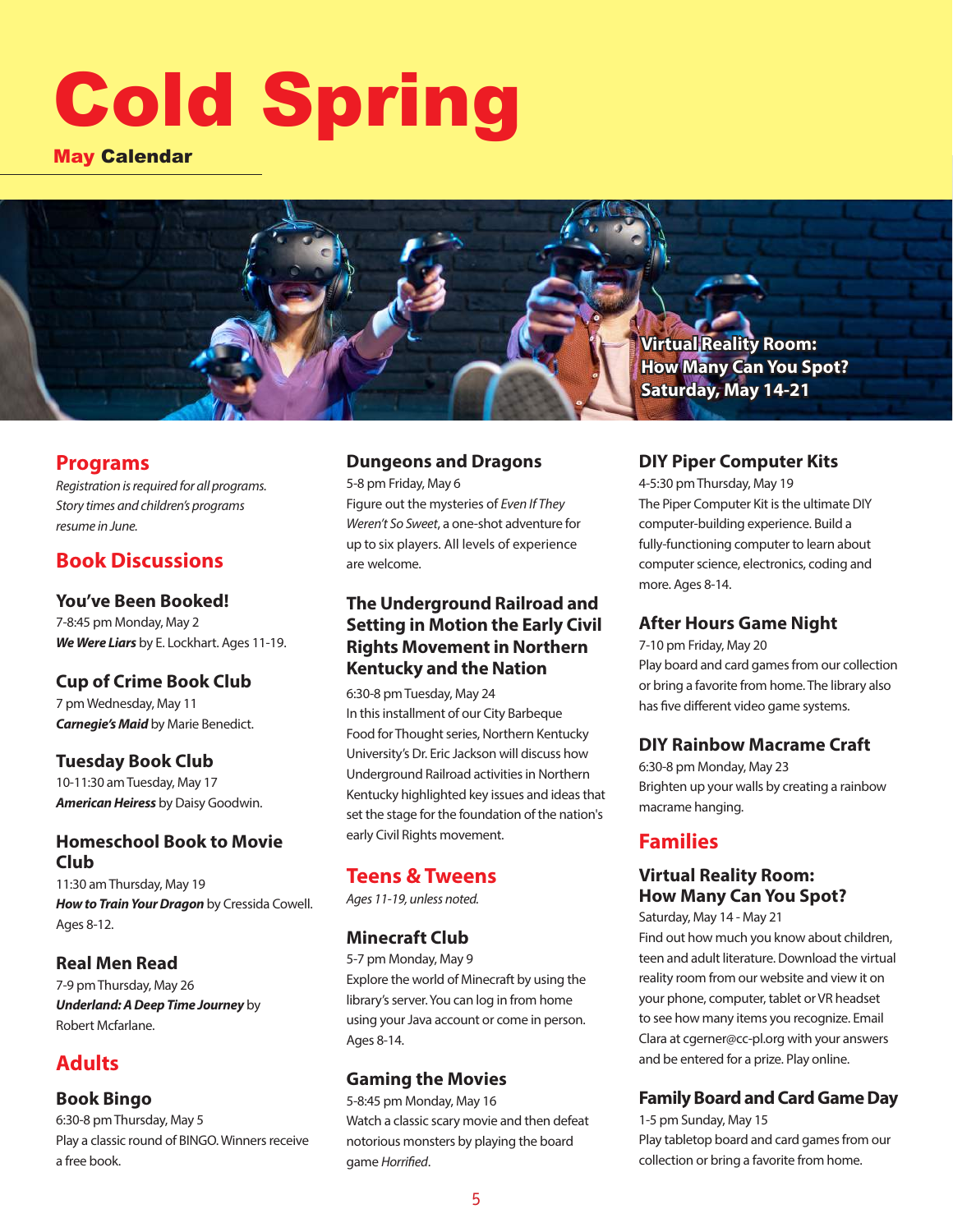## Carrico/Fort Thomas

May Calendar

**Homeschool Hive: Cave Exploration 11 am Friday, May 6**

#### **Programs**

*Registration is required for all programs. Story times and children's programs resume in June.* 

#### **Book Discussions**

#### **Walk & Talk Book Club**

11 am Wednesday, May 4 Meet at Fort Thomas' Tower Park (900 S. Fort Thomas Ave.) to discuss books and enjoy nature. Instead of assigned readings, members can pick their own book based on a theme. Open to any interested adults, including caregivers who may need to bring a child in a stroller. May's theme: **Celebrate Diversity**.

#### **Coffee & Conversation**

2 pm Wednesday, May 11 *The Library Book* by Susan Orlean.

#### **Adults**

#### **Retirement Plan Advice: Leave it, Roll it or Take it?**

6 pm Tuesday, May 3 Join Edward Jones' Financial Advisor Jackson Thomas as he discusses options for switching careers and gives guidance to stay on track.

#### **DIY Pressed Flower Art**

2 pm & 6:30 pm Thursday, May 5 Create a fun floral art piece to decorate your home or give to someone you love.

#### **Arts & Culture Series**

7 pm Fridays See details on page 3.

#### **Talking Tech Troubles**

2 pm Tuesday, May 17 Learn about new technology in this judgment-free group. This month's topic: Google Arts & Culture. Discover how to experience faraway museums and cultural sites in a completely new way online.

#### **Teens & Tweens**

*Ages 11-19, unless noted.*

#### **Tween Pokémon Party**

4 pm Thursday, May 5 Have fun with other Pokémon fans at the library. We will watch the anime, play games and do a craft. Tweens are welcome to bring their own gaming systems or trading cards. Ages 8-14.

#### **Papercraft Palooza**

4 pm Tuesday, May 10 Create cute crafts out of paper.

#### **Dungeons and Dragons: Character Building and Combat Encounters**

4-6 pm Tuesday, May 17 Learn about character building and combat encounters in this practice session of Dungeons and Dragons.

#### **LEGO Building Royale**

4 pm Thursday, May 19 Challenge yourself in a LEGO Building Royale.

#### **Families**

#### **Homeschool Hive: Cave Exploration**

11 am Friday, May 6

Learn about cave exploration with Dr. Rachel Bosch. Where do we find caves, why are they important and how can we protect them? What might we find in caves and how do we study those rocks, water and animals? Learn the answers to these questions, ask some of your own and even try your hand at building and exploring a cave.

#### **Geeking @ the Library**

5-7 pm Saturday, May 21

Link up with fellow geeks at the library. Bring board and card games from home or enjoy the library's collection. Geekdom has no age limit: All ages are welcome. Children ages 10 and under must be accompanied by a caregiver.

#### **Children**

*Grades 1-5, unless noted.*

#### **Spellbound by the Magic of Science**

4 pm Monday, May 16 See disappearing water, anti-gravity cups, magic fingers and floating spheres.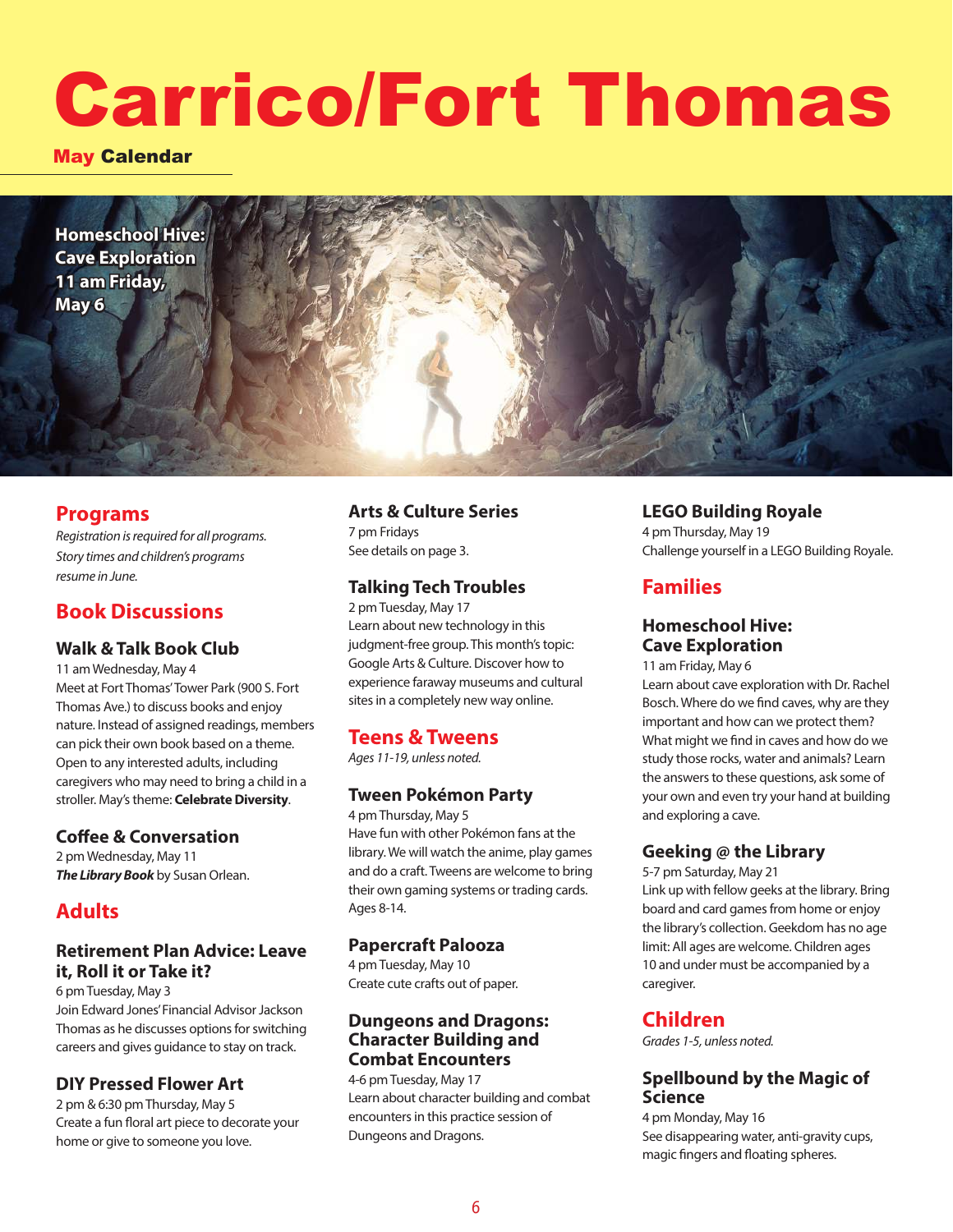## Newport

May Calendar

**Perler Bead Fun 3-5 pm Wednesday, May 18**

#### **Programs**

*Registration is required for all programs, unless noted. Story times and children's programs resume in June.* 

#### **Book Discussions**

**Newport Book Club** 7 pm Tuesday, May 3 *Ask Again, Yes* by Mary Beth Keane.

#### **Tween Book Club**

4 pm Friday, May 13 *Front Desk* by Kelly Yang. Register to receive a free copy of the book. Ages 8-14.

#### **Young Adults for Grown Adults**

7 pm Tuesday, May 17 *Rural Voices* by various authors.

#### **Adults**

 $\frac{c}{1}$ 

#### **Rethink Your Drink**

5:30-7 pm Monday, May 9 What goes in your drink, whether it's a morning cup of coffee or soda for lunch? Andrea Doughty from Anthem will discuss how to rethink your drink.

#### **Friends of the Library Book Sale**

9 am-5 pm Thursday-Saturday, May 12-14 9 am-noon Thursday, May 26 Browse a wide selection of books at incredible prices at the Friends of the Library Book Sale, which takes place in the Friends Room on the lower level of the Newport Branch.

#### **Cincy Psychic**

PASTA

7-8:30 pm Monday, May 16 Melissa Alejandro, also known as Cincy Psychic, will give readings to people and pets.

#### **Stress and Anxiety Management**

pedia

5:30-7 pm Monday, May 23 There are many reasons why someone might feel stressed or anxious. Learn coping strategies for stress and anxiety during this program.

7

#### **Teens & Tweens**

*Ages 11-19, unless noted.*

#### **Book Safe DIY**

3 pm Wednesday, May 4 Make a book with a secret compartment.

#### **Impromptu**

3 pm Thursdays Bring your friends to relax, play games, draw or just hang out.

#### **Perler Bead Fun**

3-5 pm Wednesday, May 18 Have fun crafting with Perler Beads.

#### **DIY Gel Air Freshener**

3 pm Wednesday, May 25 Use essential oils to create a gel air freshener.

#### **Families**

#### **Early Literacy Play Date**

11 am - 2 pm Saturday, May 14 Registration not required. See details on page 3.